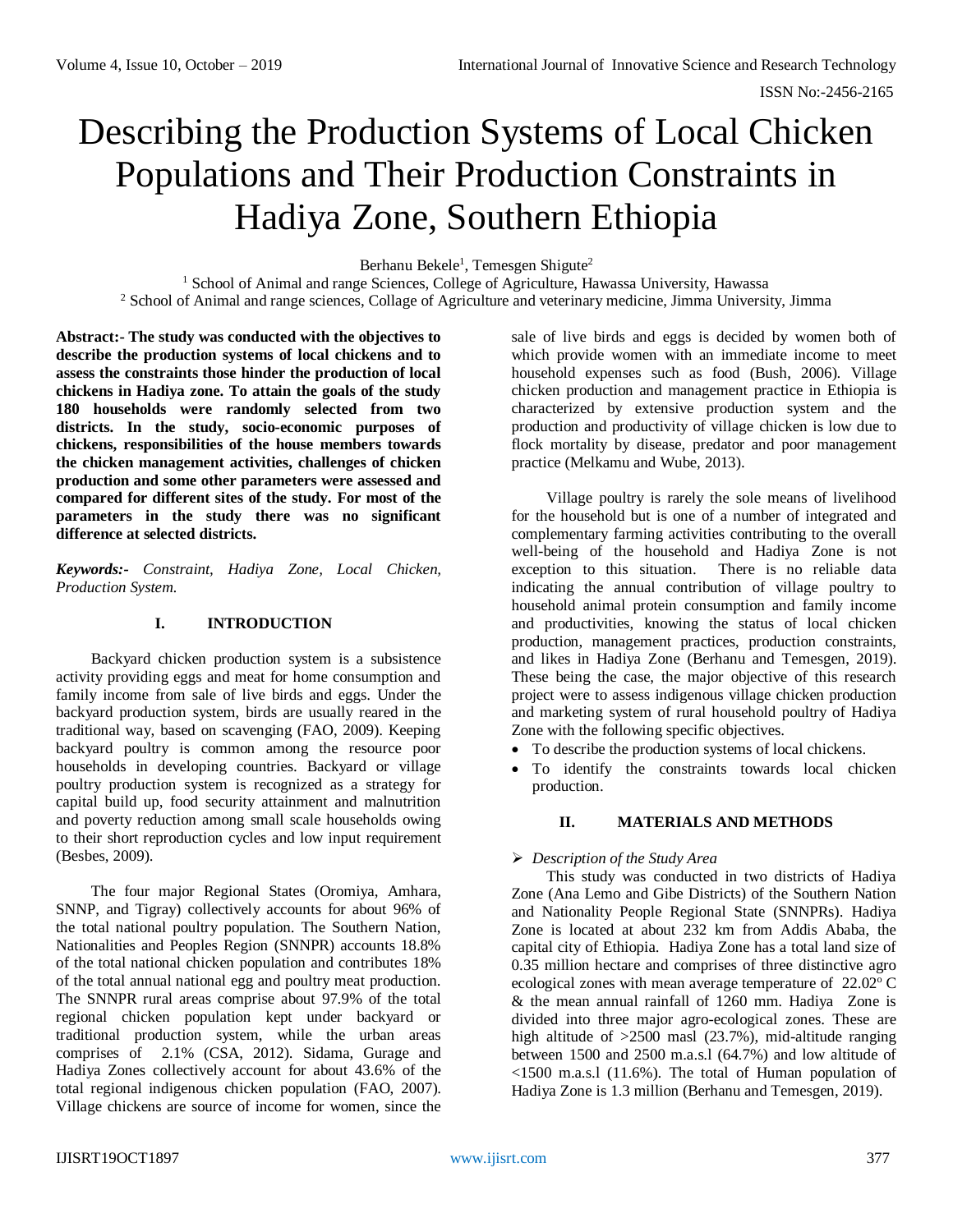#### ISSN No:-2456-2165

### *Sampling Techniques*

Multi-stage sampling method was used for data collection. Hadiya Zone comprises of 10 Woredas, of which two namely Anlemo and Gibe Woredas were purposively selected based on potential in rearing indigenous chickens. and accessibility. Three Kebeles (Peasant Associations) were randomly selected from each of the two Woredas and a total of six (6) Kebeles were considered for the study. A total of 180 households having chickens (90 from each district and 30 per each Kebeles) that had at least one chicken were randomly selected for interview and data collection as shown in Table 2.

#### *Data Collection and Statistical Analysis*

For selecting the study sites, the concerning experts of the study districts' Livestock and Fisheries Development Offices were contacted. Primary and secondary data were used during the study to attain the stated goals though interviewing households with the use of pre-tested semistructured questionnaire and observing on chicken management and husbandry practices like housing, feeding and health status of chicken, marketing system, socioeconomic contribution and production and reproductive performance such as egg production, number of clutches, age at first egg and age at first mate of indigenous chickens.

All the data collected were analyzed using Statistical Package for Social Sciences (SPSS) Version, 20 (SPSS, 2007). Descriptive statistics such as mean, range, frequency and percentage were calculated. Moreover, tables and figures were used to present summary statistics such as mean, SD and percentages.

## **III. RESULT AND DISCUSSION**

## *A. Socio-economic Contribution of local chickens*

#### *Food Consumption & Income*

Among the farmers those involved in the study, 76.7%, 15%, and 8.3% of the respondents reported to consume eggs during religious /cultural holidays, all the times based on availability and during sickness, respectively (Table 1). Moreover, 86.1%, 8.9% and 5%, of the farmers consume chicken meat in times of religious /cultural holidays, on rare cases and during sickness, respectively.

More than 67% and 32% of the farmers keep local chickens for the purpose of family cash income from sale and home consumptions. This report is not in agreement with the report of Tadelle and Peters, (2003) who reported that 52% of the eggs produced under the Ethiopian village chicken production system is incubated in order to replace the new stock and Meseret, (2010) who reported that 50% of the farming community keep poultry for the purpose family income in Gomma Woreda of Jimma Zone.

| <b>Parameters</b>                                 | <b>Districts</b> |              |                         |  |
|---------------------------------------------------|------------------|--------------|-------------------------|--|
|                                                   | Anlemo(90)       | Gibe(90)     | <b>Overall</b><br>(180) |  |
| The taboos of poultry                             | N(%)             | N(0%)        | N(% )                   |  |
| consumption, raising                              |                  |              |                         |  |
| and sale                                          |                  |              |                         |  |
| Yes                                               | 0(0.0)           | 0(0.0)       | 0(0.0)                  |  |
| N <sub>o</sub>                                    | 90 (100)         | 90 (100)     | 180<br>(100)            |  |
| Egg consuming<br>(eating) times                   |                  |              |                         |  |
| Every time (when<br>available)                    | 15(16.7)         | 12(13.3)     | 27(15)                  |  |
| During religious<br>/cultural holidays            | 66 (73.3)        | 72 (80)      | 138<br>(76.7)           |  |
| When being sick                                   | 9(10)            | 6(6.7)       | 15(8.3)                 |  |
| P-Value                                           |                  | $0.550^{ns}$ |                         |  |
| <b>Chicken consuming</b>                          |                  |              |                         |  |
| times                                             |                  |              |                         |  |
| Every time (when<br>available)                    | 8(8.9)           | 8<br>(8.9)   | 16(8.9)                 |  |
| During religious                                  | 79 (87.8)        | 76           | 155                     |  |
| /cultural holidays                                |                  | (84.4)       | (86.1)                  |  |
| When being sick                                   | 3(3.3)           | 6<br>(6.7)   | 9(5)                    |  |
| P-Value                                           |                  | $0.589^{ns}$ |                         |  |
| <b>Purpose of chickens</b><br>rearing in HH level |                  |              |                         |  |
| Cash income from sale                             | 58 (64.4)        | 63<br>(70)   | 121<br>(67.2)           |  |
| Home consumptions                                 | 32(35.6)         | 27<br>(30)   | 59<br>(32.8)            |  |
| P-Value                                           | $0.43^{ns}$      |              |                         |  |
| Purpose of eggs in<br><b>HH</b> levels            |                  |              |                         |  |
| Cash income from sale                             | 42 (46.7)        | 62<br>(68.9) | 104<br>(57.8)           |  |
| Home consumptions                                 | 24(26.7)         | 23<br>(25.6) | 47<br>(26.1)            |  |
| For hatching purpose                              | 24 (26.          | 5<br>(5.5)   | 29<br>(16.1)            |  |
| P-Value                                           | $0.000***$       |              |                         |  |

Table 1:- Socio-economic Purpose of Village Chickens N=number of respondents

#### *Responsibility in Chicken Keeping*

The result of this study revealed that, 60% of ownership of chicken belongs to women. Unlike wise, Hoyle (1992) reported that elder men and women accounted for about 30% and 47% ownership, respectively in Wolaita Sodo.

From the interviewed farmers, about 77.2% respond as the men construct shelter for chickens (Table 2). The current study reported less responsibility of men while comparing to the report of Fisseha (2009), who reported that 95% of poultry house construction, was done by men in Bure Woreda. According to the results of the current study, about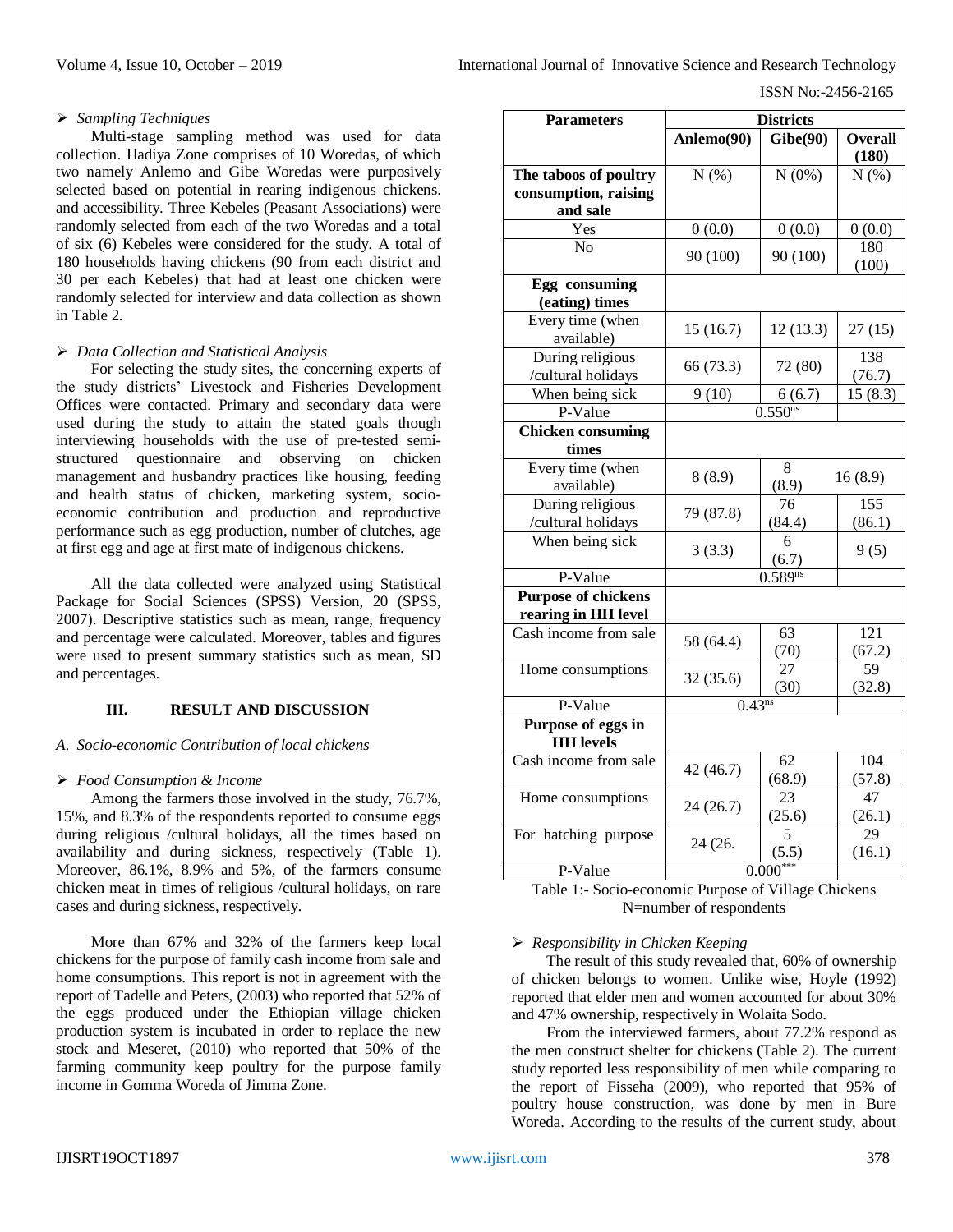ISSN No:-2456-2165

27.8%, 27.2%, 24.4%and 6.1% of the respondents reported that provision of feed and water was done by women, children and by both children and women and both of men and women, respectively. This result was in contradiction with the study conducted by Meseret (2010), who reported that women are responsible for many activities in chicken rearing.

More than half of the cleaning activities of chicken's partitions were done by women followed by children (19.4%) and women &children together (18.3%). About 26.7% of the respondents indicated that selling activity of chickens and eggs was done by both women and children.

The results of this study indicated that decision making practices are dominated by women accounted for 50%. This is disagreed with the study of Meseret (2010), who reported that 96.7% of decision making on poultry is done by women in Gomma Woreda of Jimma Zone. On the contrary to this study Fisseha (2009) also revealed that the decision making power for women was 30% in Northwest Amhara.

In case of treating the sickness towards the local chickens more than half of farmers reported that as it could be done by men. This is similar to the report of Fisseha (2009) who stated that 67% of treating sick birds was done by men in and Northwest Amhara.

| <b>Parameters</b>        | <b>Districts</b> |                    |                   |
|--------------------------|------------------|--------------------|-------------------|
|                          | Anlemo           | Gibe               | Overall           |
|                          | N(% )            | N(%)               | $N(\%)$           |
| The Owner of<br>chickens |                  |                    |                   |
| Men (husband)            | 20(22.3)         | 13                 | 33                |
|                          |                  | (14.4)             | (18.3)            |
| Women (wife)             | 49 (54.4)        | 59                 | 108               |
|                          |                  | (65.6)             | (60)              |
| Children's               | 21(23.3)         | 18 (20)            | 39                |
|                          |                  |                    | (21.7)            |
| <b>P-Value</b>           |                  | 0.27 <sup>ns</sup> |                   |
| Shelter                  |                  |                    |                   |
| construction for         |                  |                    |                   |
| chickens                 |                  |                    |                   |
| Women                    | 2(2.2)           | 2(2.2)             | 4(2.2)            |
| Men                      | 76 (84.4)        | 63 (70)            | 139               |
|                          |                  |                    | (77.2)            |
| Children's               | 3(3.4)           | 2(2.2)             | 5(2.8)            |
| Women                    | 3(3.3)           | 8(8.9)             | 11(6.1)           |
| &Children                |                  |                    |                   |
| Men &Women               | 6(6.7)           | 15                 | 21                |
|                          |                  | (16.7)             | (11.7)            |
| <b>P-Value</b>           |                  |                    | 0.1 <sup>ns</sup> |
| Provision of             |                  |                    |                   |
| Feeds and Water          |                  |                    |                   |
| Women                    | 24 (26.7)        | 2(2.2)             | 26                |
|                          |                  |                    | (14.4)            |

| Men                                       | 10(11.1)             | 34           | 44              |  |  |  |
|-------------------------------------------|----------------------|--------------|-----------------|--|--|--|
|                                           |                      | (37.9)       | (24.5)          |  |  |  |
| Children's                                | 18 (20)              | 31<br>(34.4) | 49<br>(27.2)    |  |  |  |
| Women                                     | 30(33.3)             | 20           | $\overline{50}$ |  |  |  |
| &Children                                 |                      | (22.2)       | (27.8)          |  |  |  |
| Men and women                             | $\overline{8}$ (8.9) | 3(3.3)       | 11(6.1)         |  |  |  |
| P-Value                                   |                      |              | $0.000***$      |  |  |  |
| Cleaning of<br>chicken house<br>Partition |                      |              |                 |  |  |  |
| Women                                     | 46(51.1)             | 45 (50)      | 91<br>(50.6)    |  |  |  |
| Men                                       | 5(5.6)               | 7(7.8)       | 12(6.7)         |  |  |  |
| Children's                                | 24(26.7)             | 11<br>12.2)  | 35<br>(19.4)    |  |  |  |
| Women                                     |                      | 19           | 33              |  |  |  |
| &Children                                 | 14(15.6)             | (21.1)       | (18.3)          |  |  |  |
| Men &Women                                | 1(1.1)               | 8(8.9)       | 9(5)            |  |  |  |
| P- value $0.023$ <sup>*</sup>             |                      |              |                 |  |  |  |
| Selling of                                |                      |              |                 |  |  |  |
| Chicken and Eggs                          |                      |              |                 |  |  |  |
| Women                                     | 23(25.6)             | 5(5.6)       | 28<br>(15.6)    |  |  |  |
| Men                                       | 12(13.3)             | 34<br>(37.8) | 46<br>(25.5)    |  |  |  |
| Children's                                | 23(25.3)             | 21<br>(23.3) | 44<br>(24.4)    |  |  |  |
| Women<br>&Children                        | 24(26.7)             | 24<br>(26.7) | 48<br>(26.7)    |  |  |  |
| Men &Women                                | 8(8.9)               | 6(6.7)       | 14(7.8)         |  |  |  |
| P-Value                                   |                      | $0.000***$   |                 |  |  |  |
| Decision making<br>practices              |                      |              |                 |  |  |  |
| Women                                     | 54 (60)              | 36 (40)      | 90 (50)         |  |  |  |
| Men                                       |                      | 17           | 32              |  |  |  |
|                                           | 15(16.7)             | (18.9)       | (17.8)          |  |  |  |
| Children's                                | 2(2.2)               | 5(5.6)       | 7(3.9)          |  |  |  |
| Women                                     | 11(12.2)             | 15           | 26              |  |  |  |
| &Children                                 |                      | (16.7)       | (14.4)          |  |  |  |
| Men &Women                                | 8(8.9)               | 17<br>(18.9) | 25<br>(13.9)    |  |  |  |
| P-Value                                   |                      | $0.065^{ns}$ |                 |  |  |  |

Table 2:- The labor divisions on chicken productions

#### *Health Care towards Chicken Populations*

For about 44.4%, 25.6%, 22.2%, and 7.8% of interviewed farmers, Newcastle disease locally known as "*Fengil"*, Coccidiosis, Infectious Bursal/Gumboro and parasites were economically important poultry health problem, respectively through highly affecting the rural rearing farmers. This is in line with the report of Aini, 1990 who stated that diseases are the major limiting factor to rural household poultry production system (Figure 1).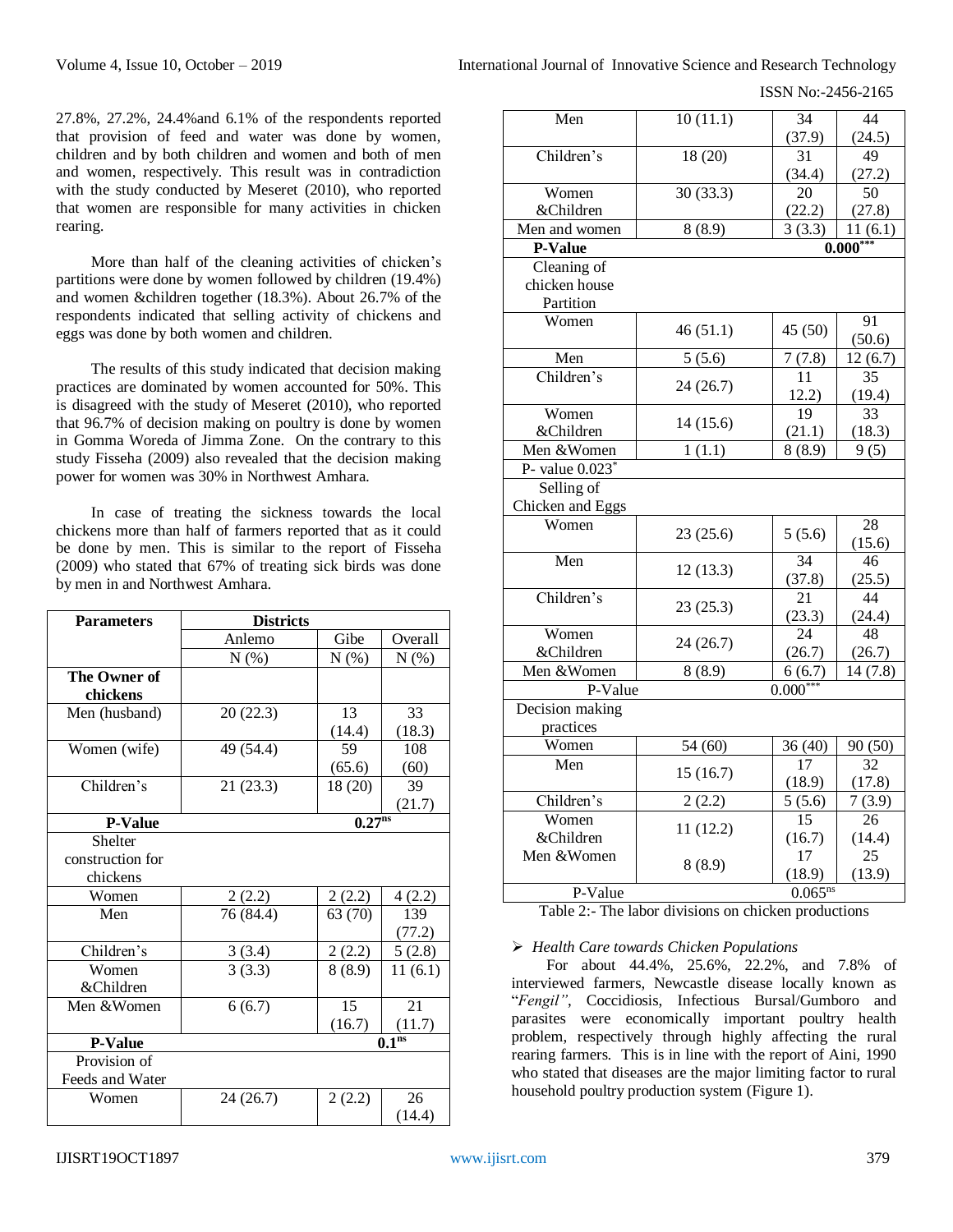

Fig 1:- Major diseases in study areas

Disease prevalence is reported to be about 94.4 and 92.2% in Anlemo and Gibe Woreda, respectively, that causing high losses (Table 3). About 43.3%, 29.4% and 18.93% of the respondents reported as they treat their chickens traditionally at home using local medicine (*feto, areke* and some others) and also, they called veterinarians for further treatment. Regarding to this issue, 68.9% of the farmers have provided vaccination before spread of viral disease outbreak.

Predation is an additional economically important constraint of village chicken production system in the study sites. Halima, (2007) stated that as predation could be one of the major constraints in village chickens production in North West Ethiopia. For about 42.2% farmers in Anlemo, Wild cats were the major affecting lives of the chicken. The affection was higher in Anlemo than Gibe district which accounts 13.3% in Gibe. This might be attributed to easily exposure to predators and the high population of the wild cats in Gibe.

According to the respondents, the common predators attacking scavenging local chickens in the study area included dogs, eagle, cats and wild animals locally known as "*Shelmetmat*". There was statistically significant difference (P<0.05) between the two Woredas in the prevalence of predators.

In a group discussion made with the key informant's high prevalence of predator's attacks, fear of theft and lack of experience were repeatedly mentioned as the reasons for not constructing separate poultry houses. Most of the respondents also pointed out that the risk of diseases, predators and thefts associated with day time scavenging of local chicken and less management practice.

| <b>Parameter</b>                              | <b>Districts</b> |               |                  |
|-----------------------------------------------|------------------|---------------|------------------|
|                                               | Anlemo( $N=90$ ) | Gibe $(N=90)$ | $Overall(N=180)$ |
| <b>Prevalence of disease</b>                  | $N(\%)$          | $N(\%)$       | $N(\%)$          |
| Yes                                           | 85 (94.4)        | 83 (92.2)     | 168 (93.3)       |
| No                                            | 5(5.6)           | 7(7.8)        | 12(6.7)          |
| Measure taken when chicken sick               |                  |               |                  |
| traditional medicine                          | 42 (46.7)        | 36(40)        | 78 (43.3)        |
| Call in veterinarians                         | 31(34.4)         | 22(24.4)      | 53 (29.4)        |
| Slaughter or sell immediately                 | 10(11.1)         | 23(25.6)      | 33(18.4)         |
| Cull/kill all immediately                     | 7(7.8)           | 9(10)         | 16(8.9)          |
| 0.06 <sup>ns</sup><br>P-Value                 |                  |               |                  |
| <b>Provision of Vaccination</b>               |                  |               |                  |
| Yes                                           | 60(66.7)         | 64(71.1)      | 124 (68.9)       |
| No                                            | 30(33.3)         | 26 (28.9)     | 56(31.1)         |
| <b>Common predators of chickens</b>           |                  |               |                  |
| Dogs                                          | 5(5.6)           | 10(11.1)      | 15(8.3)          |
| cats                                          | 38 (42.2)        | 12(13.3)      | 50(27.8)         |
| Birds of prey                                 | 36(40)           | 36(40)        | 72 (40)          |
| Wild animals (locally called as "Shilmitmat") | 11(12.2)         | 32(35.6)      | 43 (23.9)        |
| P- Value                                      |                  | $0.000***$    |                  |

Table 3:- treatment of Common Poultry Disease and predators attack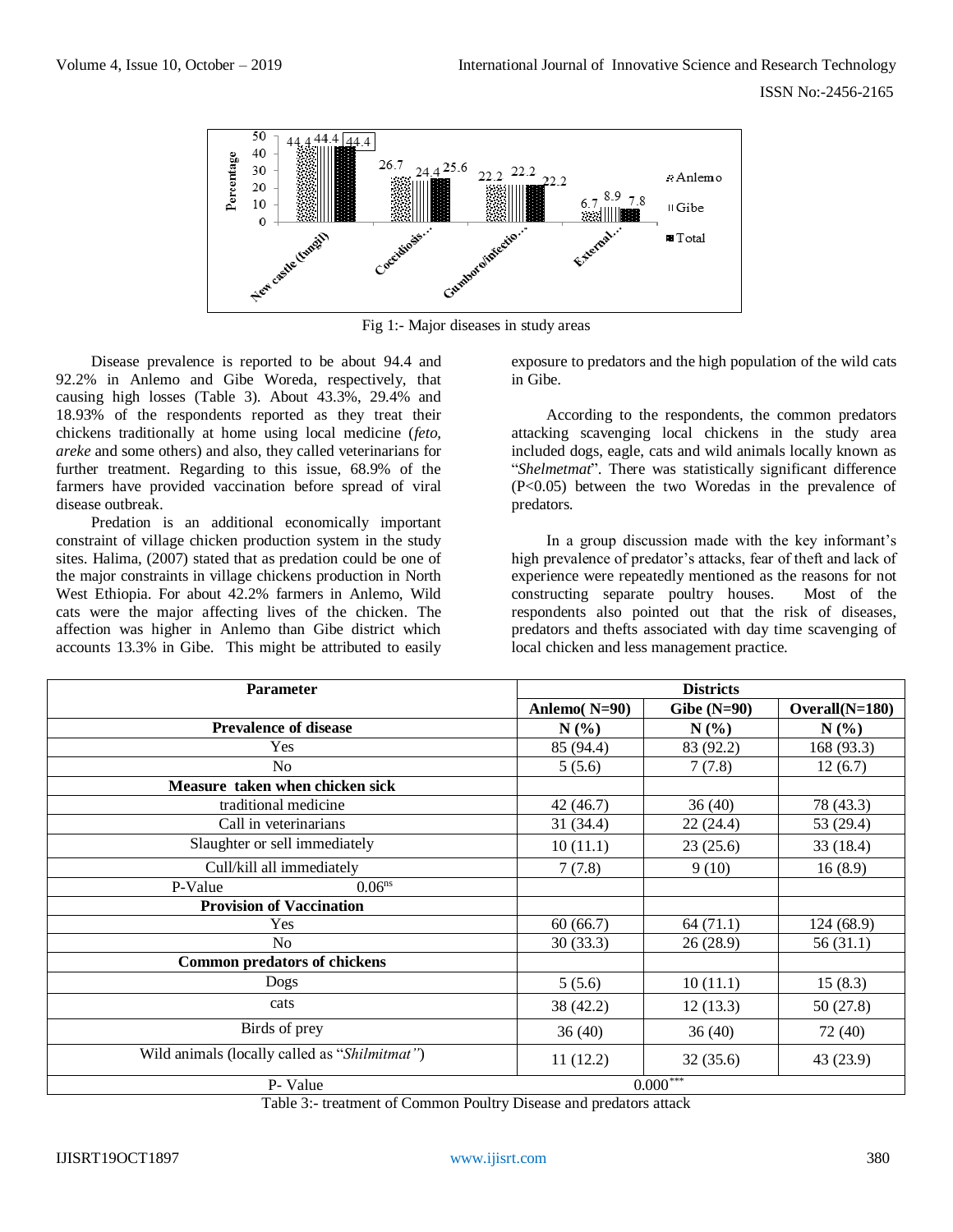ISSN No:-2456-2165

#### *Marketing System of Village Chickens*

Among the farmers participated in the study, 92.2% of respondents indicated that the market flow of live birds situated from producer to consumer (Figure 2).



Fig 2:- Market flow of live chicken

The results of the present study showed that marketing practice of poultry and poultry products of the study area is dominated by formal marketing channel (direct market flow). Indigenous chickens are mainly reared for egg and meat production for home consumptions and income generation.

Under to this study, 88.9% of the respondents had market access for live birds and egg sell while the remaining 11.1% of farmers reported to do not have market access for selling their poultry and egg. Live birds and eggs are either directly sold to consumers in small Woreda towns markets or to traders. About 92.2% of the respondents of Anlemo Woredas had good market access to sale their live chickens and eggs, and 81.1% of the respondents of Gibe Woreda had good market access to sale chickens and eggs (Table 4).

About 86.7% of the respondents of this study had a good market access for their poultry and egg. Comparable results have been reported by Desalew, (2012) who reported that 81.7% of the respondents had a good market access for the sale of their birds and eggs in Ada'a and Lume districts of East Shewa Zone of Oromia Region.

Among the respondents in the study sites, 38.9 and 24.4 % of them were sold their eggs and live chicken directly to consumers at small village market places in Anlemo and Gibe Districts, respectively. About 27.2% of respondents of Anlemo and 17.3% of the respondents of Gibe districts were sold their eggs and their chicken to local traders. In this study 32.8% of the respondents reported the usual time of selling their egg and chickens as it has been done during holidays and festivals with maximum price. In contrast, Desalew, (2012), reported that about 73.3% of the respondents were sold their poultry and poultry products according to their personal money requirement in Ada'a and Lume districts of East Shewa Zone of Oromia.

| <b>Parameters</b>                         | <b>Districts</b> |                    |             |  |
|-------------------------------------------|------------------|--------------------|-------------|--|
|                                           | Anlemo           | Gibe (90)          | Overall(18) |  |
|                                           | (90)             |                    |             |  |
| Market access of                          | N(%)             | N(% )              | N(% )       |  |
| poultry products                          |                  |                    |             |  |
| Yes                                       | 81 (90)          | 79 (87.8)          | 160 (88.9)  |  |
| N <sub>0</sub>                            | 9(10)            | 11(12.2)           | 20(11.1)    |  |
| The access of market for poultry products |                  |                    |             |  |
| Good access                               | 83 (92.2)        | 73 (81.1)          | 156 (86.7)  |  |
| Poor access                               | 7(7.8)           | 17(18.9)           | 24 (13.3)   |  |
| P-Value                                   |                  | $0.03*$            |             |  |
| The selling times of poultry products     |                  |                    |             |  |
| specific wt.gain/age                      | 13 (14.4)        | 12 (13.3)          | 25(13.9)    |  |
| of birds                                  |                  |                    |             |  |
| personal money                            | 35 (38.9)        | 34 (37.8)          | 69 (38.3)   |  |
| requirement                               |                  |                    |             |  |
| during holidays and                       | 33 (36.7)        | 26 (28.9)          | 59 (32.8)   |  |
| festivals                                 |                  |                    |             |  |
| All                                       | 9(10)            | 18 (20)            | 27(15)      |  |
| P-Value                                   |                  | $0.25^{ns}$        |             |  |
| The ways of Selling poultry products      |                  |                    |             |  |
| village market                            | 35 (38.9)        | 22 (24.4)          | 57 (31.7)   |  |
| local shopkeepers                         | 19 (21.2)        | 30(33.3)           | 49 (27.2)   |  |
| Selling a town                            | 13 (14.4)        | 13 (14.4)          | 26 (14.4)   |  |
| doorstep                                  |                  |                    |             |  |
| Retailer                                  | 11 (12.2)        | 6(6.7)             | 17(9.4)     |  |
| Whole sellers                             | 12(13.3)         | 19 (21.2)          | 31(17.3)    |  |
| P-Value                                   |                  | 0.07 <sup>ns</sup> |             |  |

Table 4:- Poultry Marketing Access and Characteristics of the Study Areas

## *B. Challenges of Indigenous Chickens Production in Study Areas*

## *Marketing Problems*

The results of this study indicated that chickens and egg marketing system of the study areas is characterized by lack of clean selling areas, shelters, feed and water. Among the interviewed farmers, about 31.7, 28.9, 25 and 14.4% of them wre reported to have attained high market price during certain seasons and occasions such as others festivals (epiphany*, Arefa, Mawolid*, Easter and Christmas (Fig. 3)). Eggs and live birds of local chickens had very high consumer preference compared to that of the exotic.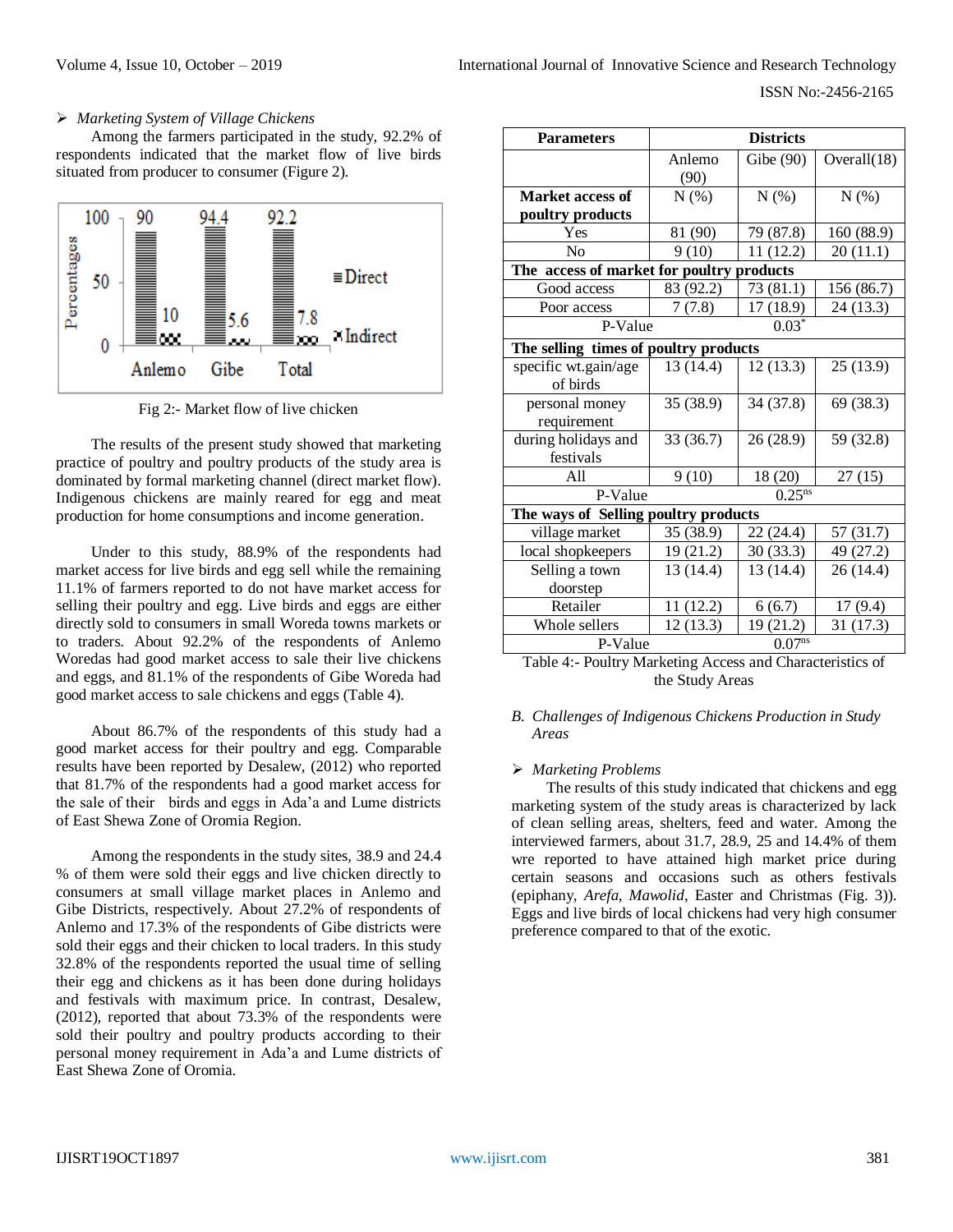

Fig 3:- Production to meet high seasonal demands

The result of the current study revealed that about 39.4, 36.1, 15.6 and 8.9% of the regular clients (buyers) of live birds were direct consumers, collectors in the market, and clients in free market and village collectors/neighbors, respectively (Table 5). From the respondents in the study area, 59.4, 35.6 and 5% of them reported to acquire replacement stock through purchase, hatching and inheritance, respectively. According to most respondents under this study, chickens and chicken products marketing could be affected by instable price, poor sales (demand seasonality), poor infrastructure like (poor roads, poor electric city availability) and/or disease outbreak and also the variation in price of chicken and chicken products palace to place and time to time. This result is in agree with the study conducted by Meseret (2010), who reported that the price of live birds varies based on body weight, feather color, comb type, age and sex and producers get better price both for live birds and eggs during holidays and festivals in Gomma Woreda of Jimma Zone.

| <b>Parameters</b>                                     | <b>Districts</b> |              |          |  |
|-------------------------------------------------------|------------------|--------------|----------|--|
|                                                       | Anlemo           | Gibe         | Over     |  |
|                                                       | (90)             | (90)         | all(180) |  |
| of<br><b>Sources</b><br>replacement<br>stock          | $N(\%)$          | $N(\%)$      | $N(\%)$  |  |
| Purchase                                              | 51               | 56           | 107      |  |
|                                                       | (56.7)           | (62.2)       | (59.4)   |  |
| Inherited                                             | 7(7.8)           | 2<br>(2.2)   | 9(5)     |  |
| Hatched at home                                       | 32               | 32           | 64       |  |
|                                                       | (35.6)           | (35.6)       | (35.6)   |  |
| 0.2 <sup>ns</sup><br>P-Value                          |                  |              |          |  |
| Problems relating to poultry marketing in study areas |                  |              |          |  |
| chicken<br>Instable<br>and<br>eggs                    | 50               | 43           | 93       |  |
| price                                                 | (55.6)           | (47.8)       | (51.7)   |  |
| Poor<br>sales(demand                                  | 30               | 26           | 56       |  |
| seasonality)                                          | (33.3)           | (28.9)       | (31.1)   |  |
| Poor infrastructure                                   | 8(8.9)           | 10<br>(11.1) | 18 (10)  |  |
| Availability of substitute                            | 2(2.2)           | 10<br>(11.1) | 12(6.7)  |  |

Volume 4, Issue 10, October – 2019 **International Journal Sournal of Innovative Science and Research Technology** 

ISSN No:-2456-2165

| Disease outbreak                            | 0(0.0)       | 1<br>(1.1)   | 1(0.6)  |  |
|---------------------------------------------|--------------|--------------|---------|--|
| P-Value                                     | $0.12^{ns}$  |              |         |  |
| Price variation causes in eggs and chickens |              |              |         |  |
| Season of the year/incubation<br>time       | 7(7.8)       | 4<br>(4.4)   | 11(6.1) |  |
| Disease outbreak & Holidays                 | 20<br>(22.2) | 25<br>(27.8) | 45 (25) |  |
| Holidays                                    | 26           | 27           | 53      |  |
|                                             | (28.9)       | (30)         | (29.4)  |  |
| Disease outbreak, Incubation                | 37           | 34           | 71      |  |
| time & Holidays                             | (41.1)       | (37.8)       | (39.4)  |  |
| 0.7 <sup>ns</sup><br>P-value                |              |              |         |  |
| The regular client(buyer) of live birds     |              |              |         |  |
| Village collectors/neighbors                | 10           | 6            | 16(8.9) |  |
|                                             | (11.1)       | (6.7)        |         |  |
| Collectors in the market                    | 32           | 33           | 65      |  |
|                                             | (35.6)       | (36.7)       | (36.1)  |  |
| Sell to consumers                           | 35           | 36           | 71      |  |
|                                             | (38.9)       | (40)         | (39.4)  |  |
| All                                         | 13           | 15           | 28      |  |
|                                             | (14.4)       | (16.7)       | (15.6)  |  |
| $0.76$ <sup>ns</sup><br>$P - Value$         |              |              |         |  |

Table 5:- Source of Poultry and Poultry Marketing Problems

Live bodyweight, feather color; comb type, age and sex could be the base for market variation. There were significant difference in two districts (P<0.05) for the market variation parameters. In the study, both live birds and eggs are transported to market places for a long distance which might be the factor affecting the quality of the chicken products. This result is in line with the study conducted by Solomon (2007), who reported that, indigenous birds and eggs could be transported over longer distances to supply urban markets which results in quality deterioration in Ethiopia (table 6).

| <b>Parameters</b>      | <b>Districts</b> |          |              |  |
|------------------------|------------------|----------|--------------|--|
|                        | Anlemo           | Gibe(90) | Overall(180) |  |
|                        | (90)             |          |              |  |
| <b>Causes of price</b> | N(% )            | N(% )    | N(% )        |  |
| variation for chickens |                  |          |              |  |
| Body weight and        | 34               | 18 (20)  | 52 (28.9)    |  |
| Comb type              | (37.8)           |          |              |  |
| Feather color and Body | 26               | 21       | 47(26.1)     |  |
| weight                 | (28.9)           | (23.3)   |              |  |
| Age and Sex            | 9(10)            | 18 (20)  | 27(15)       |  |
| Feather color and      | 9(10)            | 12       | 21(11.7)     |  |
| Comb type              |                  | (13.3)   |              |  |
| Body weight & Sex      | 12               | 21       | 33(18.3)     |  |
|                        | (13.3)           | (23.3)   |              |  |
| P-Value                |                  |          | $0.02*$      |  |

Table 6:- Causes of Poultry and Poultry Product Price Variation *N= total number of respondents*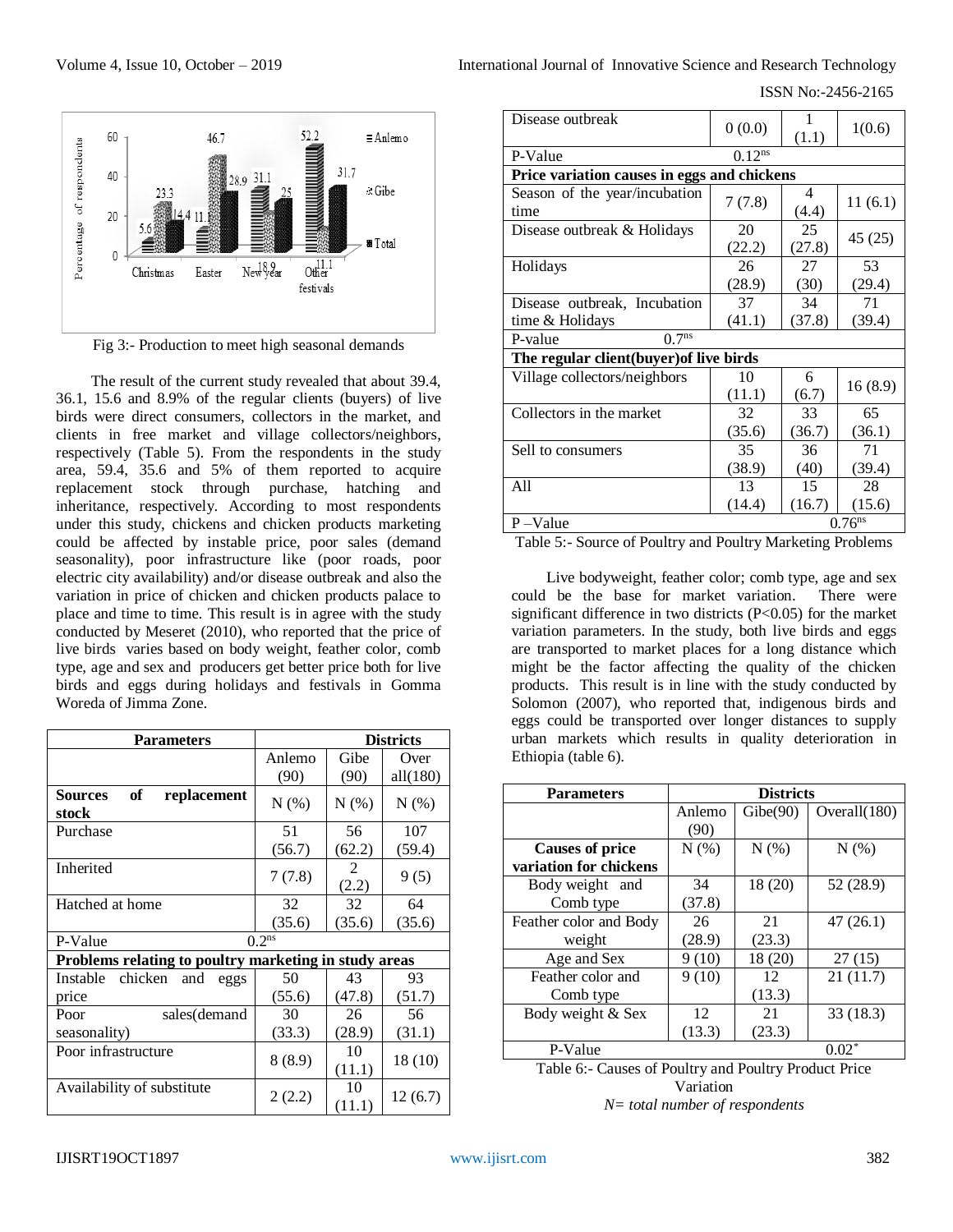ISSN No:-2456-2165

#### *Production Constraints of Chickens in Study Areas*

According to this study; prevalence of diseases (40.6%), predator's attacks (30.6%), the economic and market problems (10%), lack of modern skill in chickens rearing (9.4%), inadequate veterinary services (5%) and shortage of feed (4.4%) were the major constraints of poultry productions (Table 7).This result is in agreement with that of Desalew (2012) who reported that, disease was the most important problem affecting poultry productivity in Ada'a and Lume districts. The result of this study showed that high prevalence and frequent outbreak of poultry disease is the major limitation to chicken productions and productivity in the study followed by predators.

| <b>Variables</b>                                                  | <b>Districts</b> |                     |                         |
|-------------------------------------------------------------------|------------------|---------------------|-------------------------|
|                                                                   | Anlemo<br>(90)   | <b>Gibe</b><br>(90) | <b>Overall</b><br>(180) |
| <b>Poultry production</b><br><b>Constraints in study</b><br>areas | N(%)             | N(%)                | N(%)                    |
| Presence of disease                                               | 41<br>(45.6)     | 32<br>(35.5)        | 73 (40.6)               |
| Predators attack                                                  | 26<br>(28.9)     | 29<br>(32.2)        | 55 (30.6)               |
| Shortage of adequate feed                                         | 3(3.3)           | 5(5.6)              | 8(4.4)                  |
| Inadequate veterinary<br>services                                 | 3(3.3)           | 6(6.7)              | 9(5)                    |
| Lack of modern skill of<br>rearing                                | 6(6.7)           | 11<br>(12.2)        | 17(9.4)                 |
| Problem of Market access                                          | 11<br>(12.2)     | 7(7.                | 18(10)                  |
| <b>P-Value</b>                                                    |                  | 0.4 <sup>ns</sup>   |                         |

Table 7:- Constraints of Chicken Production in the Study Areas

#### *Loss and Off Take of Chicken from the Flock*

About 43.3%, 35.6% and 21.1 % of the farmers gave their response as disease, predators, and theft, respectively considered as the factors for the loss and off take of the chickens from the flock with no income generating for the rearing farmers (table 8). Unlike wise, 75% and 19.4% and 5.6% of the off take from the flock was attributed to sales, consumption and gift to relatives, respectively by contributing positive for the rearing farmers either through income generation or social value. This report is not in agreement with that of Mekonnen, (2007), who reported that 71%, 28% and 1% of the chickens are lost due to predators, disease and theft respectively.

| <b>Parameters</b>         | Districts |             | Overall  |
|---------------------------|-----------|-------------|----------|
|                           | Anlemo    | <b>Gibe</b> |          |
| Off take of chickens from | $N(\%)$   | $N(\%)$     | $N(\%)$  |
| the flock                 |           |             |          |
| For consumption           | 25(27.8)  | 10(11.1)    | 35(19.4) |
| For sell                  | 62(68.9)  | 73(81.1)    | 135(75)  |
| Gift to relative/any else | 3(3.3)    | 7(8.8)      | 10(5.6)  |
| <b>P</b> - value          |           |             |          |
| $0.012^*$                 |           |             |          |
| Losses of chickens from   |           |             |          |
| the flock                 |           |             |          |
| Disease                   | 30(33.3)  | 48(53.3)    | 78(43.3) |
| Predators                 | 29(32.3)  | 35(38.9)    | 64(35.6) |
| Theft                     | 31(34.4)  | 7(7.8)      | 38(21.1) |
| <b>P-value</b>            |           | $0.000***$  |          |

Table 8:- Losses and off take of chickens from the flock in study areas

#### **IV. CONCLUSION**

Documenting the production systems of the local chicken is very important in developing the breeding strategy either through genetic improvement or conservation of the adapted chickens in a country. Again it plays the role in identifying the major constraints which hinder the production of the local chicken before taking any decision and measure.

#### **REFERENCES**

- [1]. Berhanu B., and Temesgen Sh., 2019. Assessment of Some Breeding Parameters of Local Chicken Breeds in Hadiya Zone of Southern Region, Ethiopia, Volume. 4 Issue. 8, *International Journal of Innovative Science and Research Technology (IJISRT),* www.ijisrt.com. ISSN - 2456-2165, PP: - 909-917.
- [2]. Besbes, B., (2009). Genotype Evaluation and Breeding of Poultry for Performance under Sub- Optimal Village Conditions. World poultry Science journal, 65:260-275.
- [3]. Bush Jennifer. 2006. The Threat of Avian Flu Predicted Impacts on Rural Livelihoods in Southern Nation, Nationalities and Peoples Region (SNNPR), Ethiopia. The Food Economy Group, May 2006.
- [4]. Central Statistical Authority (CSA). 2012. Agricultural sample survey. 2011/12 [2004 e.c]. Volume ii report on livestock and livestock characteristics.
- [5]. Desalew, .T, (2012). Management practices, productive performances and egg quality traits of exotic chickens under village production system in east shewa, Ethiopia.
- [6]. FAO, 2009. Characterization of indigenous chicken production systems in Cambodia.
- [7]. Fisseha, 2009. Studies on production and marketing systems of local chicken ecotypes in Bure woreda, north-west Amhara Regional State. M.Sc Thesis. Submitted to the Department of Animal and Range Science. Hawassa University. Ethiopia. Pp.185.